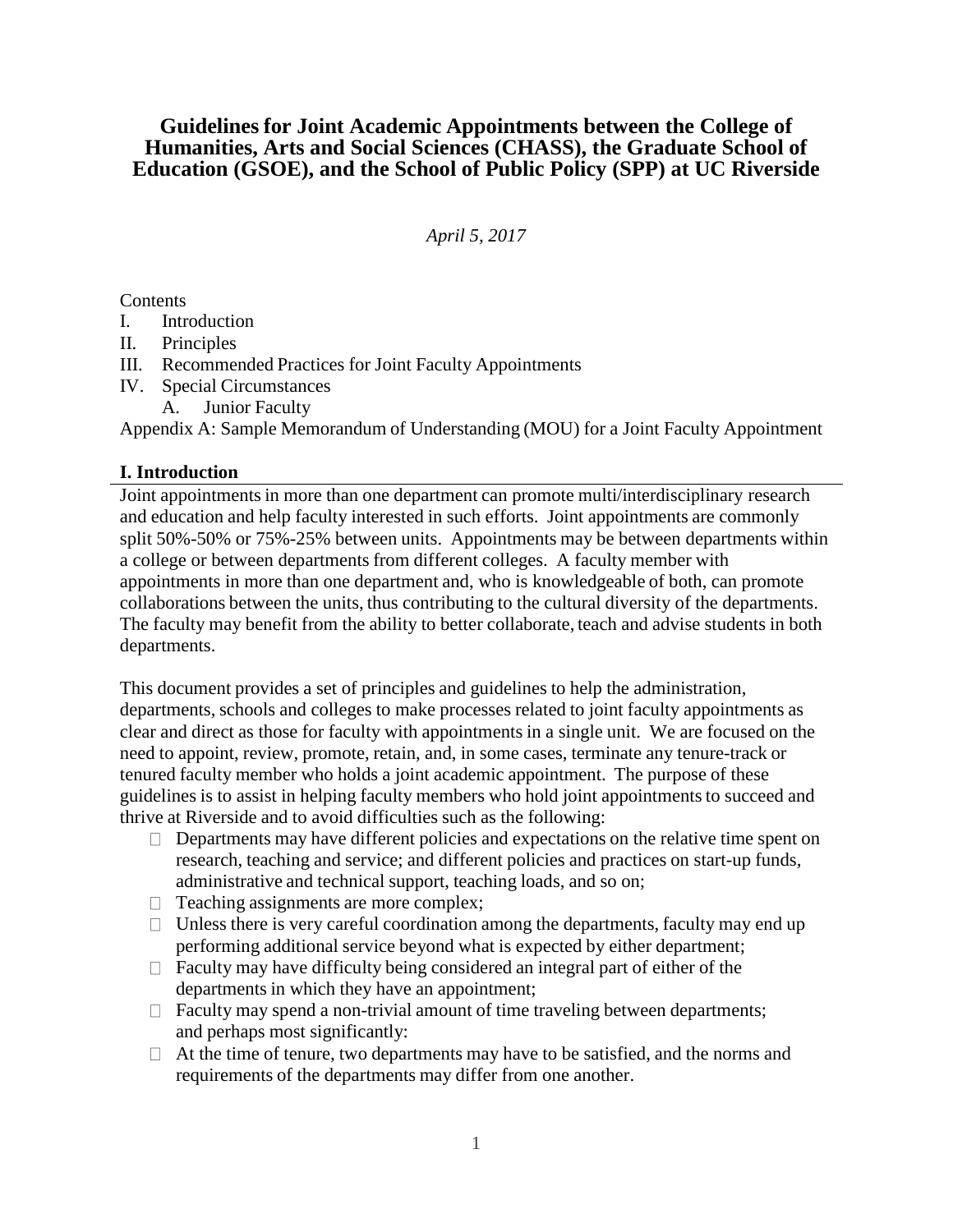# **II. Principles**

The following principles are designed to help faculty members with joint appointments succeed in their academic careers at UC Riverside:

- A. When a joint appointment is created, an MOU between the two units should be written and signed; signatories should include the heads of the units involved as well as the faculty member. This will detail how key procedures related to the faculty member's academic career will be carried out (see Appendix A for a sample MOU). Details should include procedures for academic case review, teaching load, and assignment of department service. In addition, the MOU may address issues pertaining to the "startup package," space, compensation (e.g., summer ninths), and leave practices and policies (e.g., sabbaticals; teaching buy-out policies). The goal should be that the faculty member's obligations across the two units are not greater than those of others who are full-time in their unit.
- B. Units should agree on a single, joint process for preparing academic review cases, especially at times of mid-career appraisals, tenure, promotion, and advancement (Full Professor Step VI and Above Scale) cases. This ensures both units have input on the review, streamlines the process so both units are not independently preparing a case, and reduces the risk of a faculty member getting conflicting feedback from his or her two units.
- C. One unit shall be selected by mutual agreement between the faculty member and the two unit heads as the administrative home in the MOU. The home department will take the lead on academic review cases.
- D. The MOU should also state which unit will handle extramural funds administration (funds may be handled by more than one unit).
- E. Each unit should take steps to help the faculty member become part of the departmental community. This includes full participation in departmental faculty meetings and unit events. (The time spent in such participation, which is likely to be significant, could possibly be offset by reducing other duties required of the faculty member.) The faculty member should be included on regular communications, such as email lists, departmental and unit web pages, and the campus directory (which should identify both units for the faculty member).
- F. Units should work together to ensure jointly appointed faculty members are not excessively burdened and, in total, have comparable access to resources as faculty with single appointments. These resources include mentors, space, equipment, funding, and access to graduate students.
- G. Academic review cases should acknowledge the faculty member's multiple academic commitments and interdisciplinary work. This may entail making special effort to evaluate the work that falls outside of the normal purview of a single discipline. Reviewers for tenure and promotion should be selected carefully, with the goal of identifying scholars who are capable of looking beyond disciplinary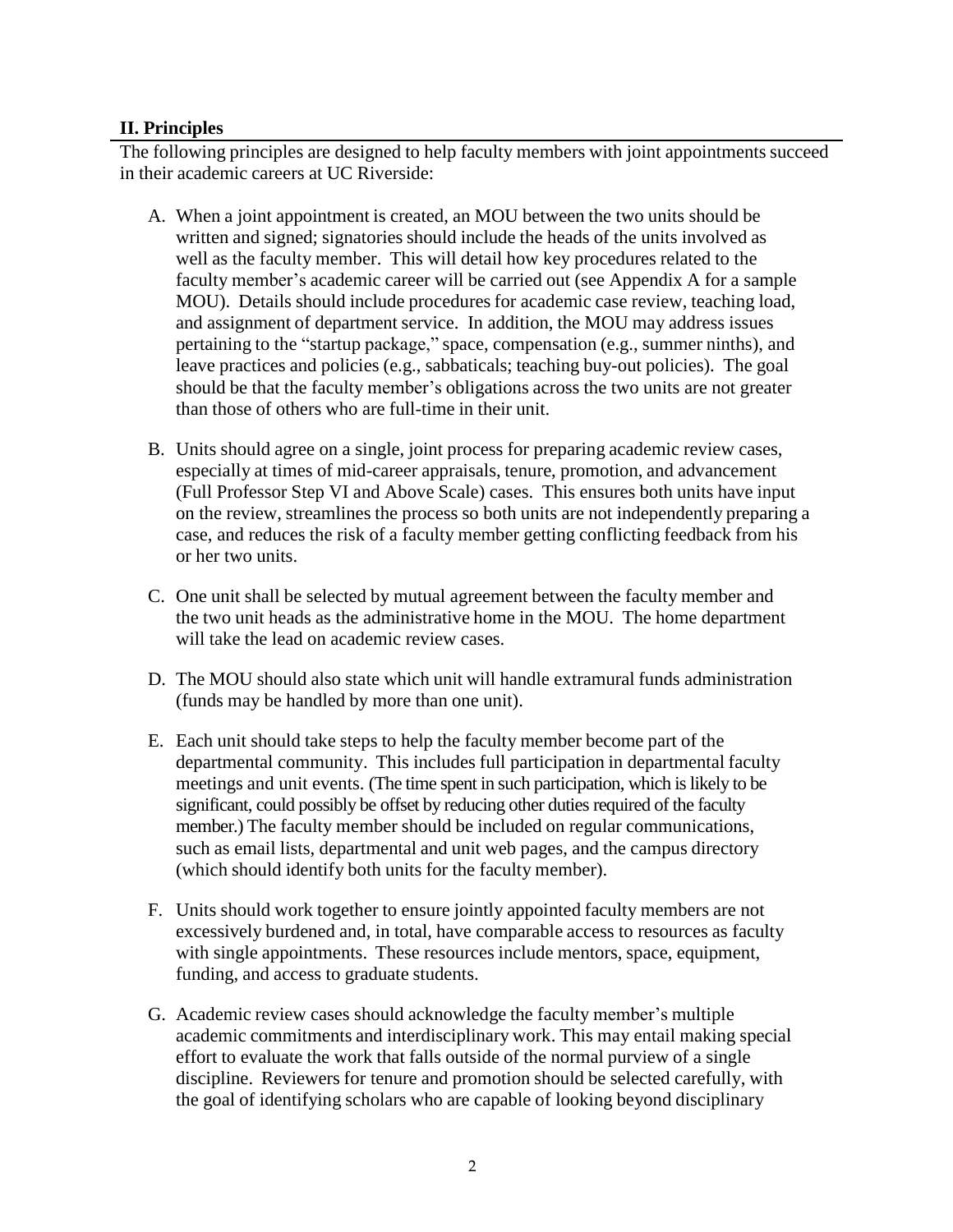"centers." In non-traditional, innovative, and cross-disciplinary research, few people grasp or understand the whole picture of the faculty member's academic agenda. Consequently, the jointly appointed faculty member may be more vulnerable to critique from colleagues across the disciplines in which he or she works. Scholars in a single discipline can be inclined to break down the work into discipline-specific components. Careful choice of reviewers can mitigate these risks.

H. The jointly appointed faculty member plays an active role in facilitating the effective collaboration of the two units. If the faculty member becomes aware of conflicting procedures regarding his or her appointment, he or she must bring these to the unit heads' attention in a timely manner. The unit heads will then work together to resolve the conflict and make note of the resolution in the MOU via an addendum.

### **III. Recommended Practices for Joint Faculty Appointments**

A. Recruiting and initial appointment

Joint appointments can be established by the following means:

- $\Box$  Two or more units create a joint appointment, advertise the position, and jointly hire a faculty candidate;
- $\Box$  Two or more units create a joint appointment for a specific faculty candidate through a targeted recruitment and an off-cycle FTE request;
- $\Box$  During a faculty recruitment, a unit learns a faculty candidate wants to hold a joint appointment with another department or school; or
- $\Box$  A current faculty member wants to have part of an appointment in another department or school.

In any of these scenarios, a general plan for the appointmentshould be agreed to by the cognizant deans' offices in consultation with the faculty of the relevant departments. An MOU detailing the appointment should be created and agreed to by all parties before the appointment is finalized. The MOU should include:

- 1. Designation of a home department. One unit shall be selected by mutual agreement between the faculty member and the two unit heads as the administrative home in the MOU. This will help ensure reviews and other administrative tasks are completed in a timely fashion and that nothing falls through the cracks. The home department takes responsibility for notifying the other unit of reviews, preparing/modifying MOUs, and providing opportunities for review and renegotiation of agreements and plans. However, this designation does not release the other unit from its responsibility for providing clear communication with the faculty member and being responsive to issues as they arise. The home department may be changed subsequently if there is good cause and mutual agreement; the dean or deans of the division(s) or college(s) should be asked to advise in the event of disagreements on this issue. Ideally, the chairs of the two units will meet at least annually to discuss the coordination of the joint appointment.
- 2. Rank and appointment percentage in each unit.
- 3. Workload. Lay out expectations with regards to the faculty member's teaching and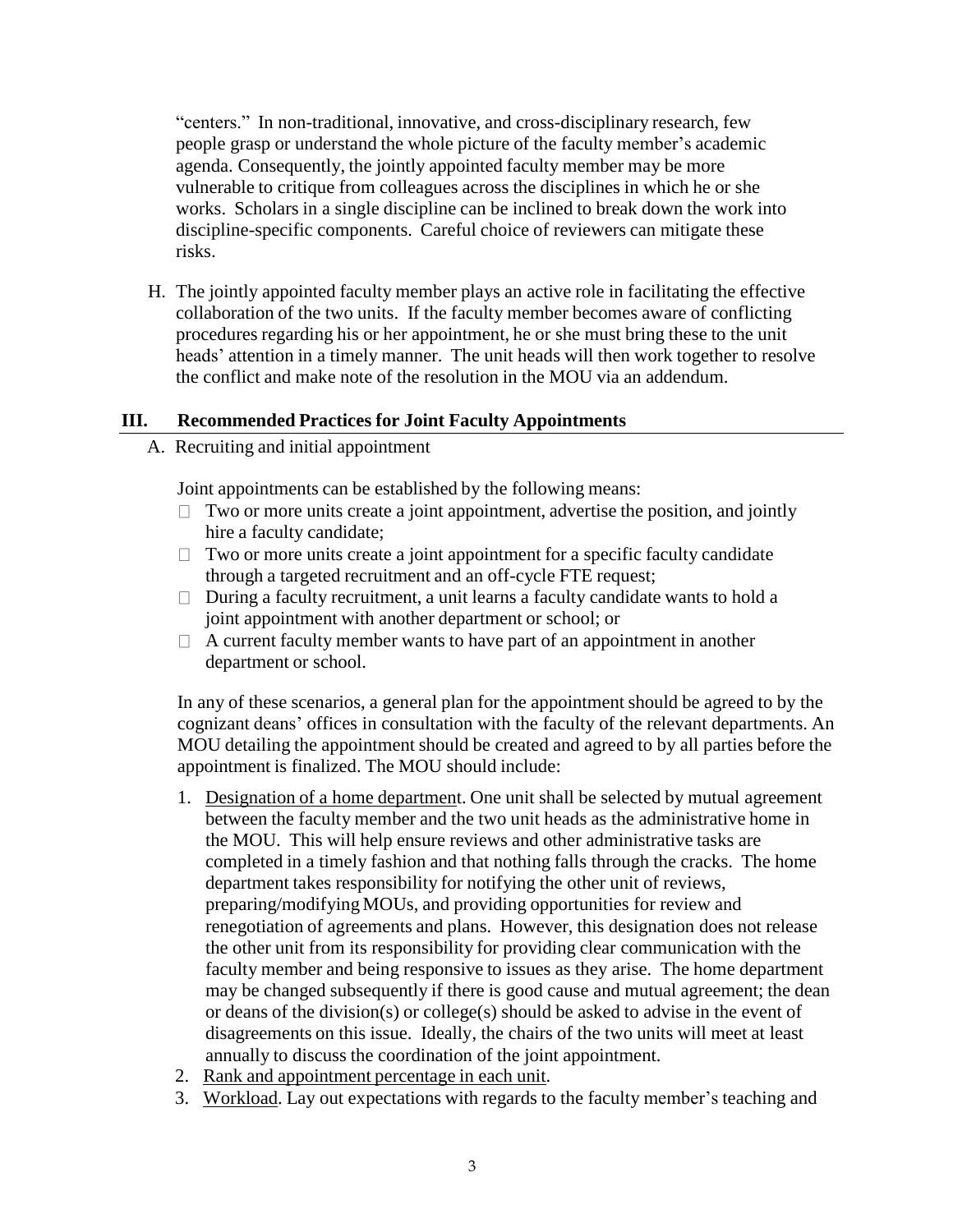service. Make sure the overall demands on the faculty member are reasonable and appropriately balanced in terms of the appointment percentage. Teaching and service assignments should be coordinated between the units. Possibilities for cross-listing courses should be explored. The faculty member should be prepared to participate in both units' faculty meetings. The unit heads will consider all service obligations when making assignments. The goal should be that the faculty member's obligations across the two units are not greater than those of others who are full-time in their unit.

- 4. Salary scale. If the joint appointment involves different salary scales, the salaries in each unit should be clearly stated. However, if at least 50% of the joint appointment is in a department on the Business/Economics/Engineering faculty salary scale, the faculty member's entire salary will be on the higher scale.
- 5. Access to resources. Discuss and agree on the faculty member's access to resources in each unit (e.g. office space, administrative support, startup funding, mentoring, and graduate student support). New appointments should receive support from both units in accord with normal departmental/unit practices and such support should be proportional to the faculty member's percentage of appointment.
- 6. Graduate student admission process. Clarify the faculty member's input into the graduate student admission process in both units.
- 7. Eligibility for locally-controlled chairs. Clarify the faculty member's eligibility for locally-controlled endowed chairs, should such chairs become available.
- 8. Allocation of research revenues. If applicable, the units should agree in advance how revenue generated by the faculty member's research will be distributed. Such an agreement should be described in the MOU.
- 9. Mentoring. Ideally, the units should coordinate their mentoring programs so the faculty member has one mentor who is familiar with interdisciplinary work and can provide sound advice on how to achieve tenure and thrive in two units. Key mentoring issues are:
	- $\Box$  Provide adequate mentoring to all junior faculty, but especially those whose research areas are interdisciplinary. In particular, junior faculty should be given clear guidelines about what is expected and valued by a particular department; for example, they should not be surprised to learn, at the time of their tenure review, that the department does not recognize some publication venues as valuable for tenure. It may be necessary to provide two (or more) mentors to ensure coverage of the different areas in which the faculty member works. Having a mentor who has conducted interdisciplinary research can also be very useful. If a faculty member is heavily involved in a center or institute, it is especially important to provide advice about how to balance work on large team projects with work that establishes a strong individual scientific reputation.
	- $\Box$  Provide particular guidance in navigating funding: somewhat paradoxically, while acquiring funding increasingly calls for interdisciplinary collaboration, most funding still comes from agencies that are known within individual disciplines.
	- $\Box$  A faculty member hired in an interdisciplinary position is more likely to be "first of a kind" in the department. The member may need to establish new research facilities, arrange collaborations with other departments, develop new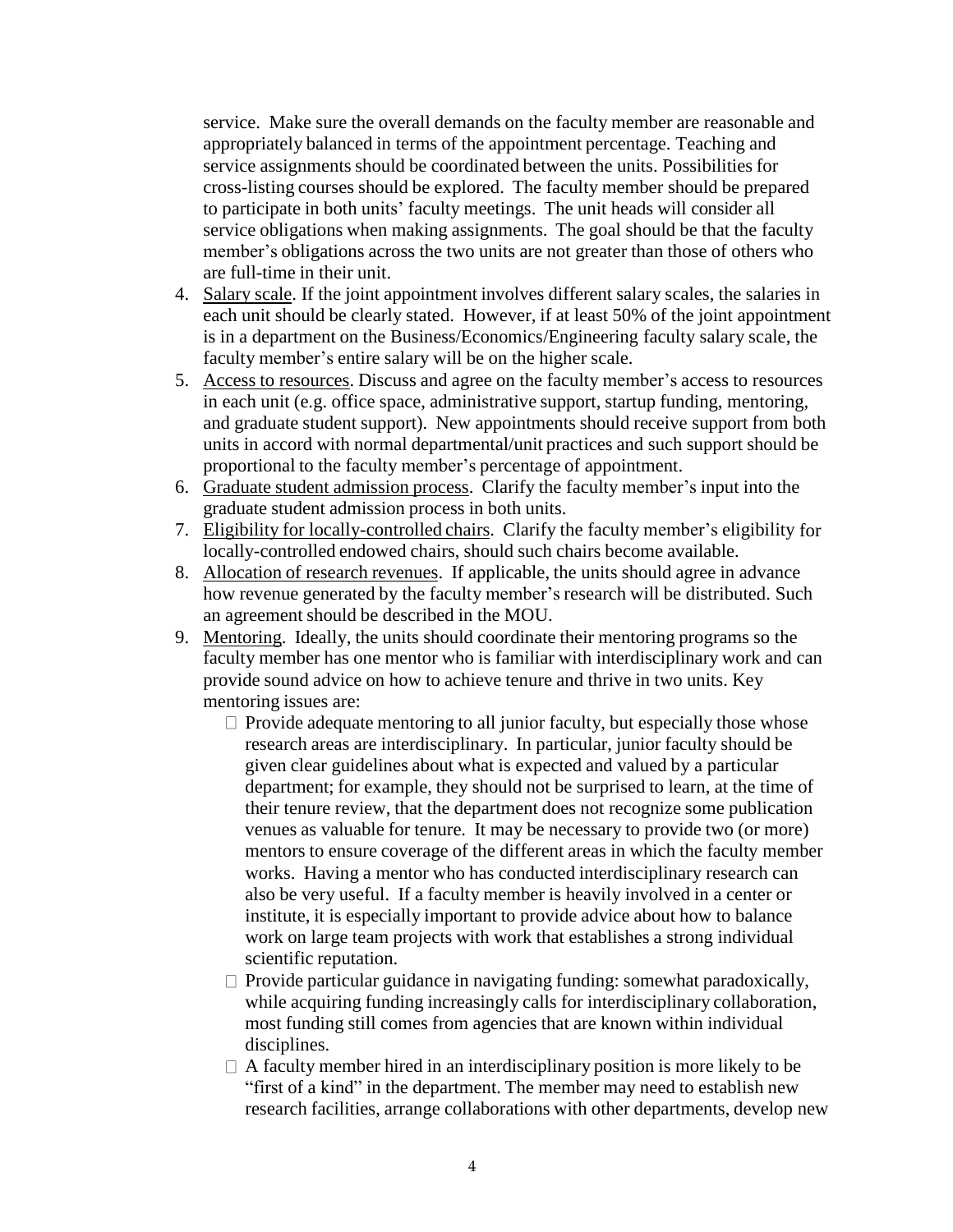courses that are possibly cross-listed in several programs, and train teaching assistants for these courses. Such faculty will have a higher overhead while being more isolated than faculty joining an established area and should be provided adequate support and possibly release time to compensate for this overhead; the same applies to any "first of a kind" junior faculty, but more so for those involved in interdisciplinary research and teaching. Any release time, from either or both units, should be documented so the amount of release time and the duration are known to both units.

- $\Box$  Assure that the feedback provided in reviews is detailed and specific, and provide it in written form, if not adequately addressed in the department letter, as well as conveying it verbally.
- $\Box$  When a faculty member is involved with a center or institute, develop mechanisms that include the participation of representatives from the center/institute in all merit and tenure reviews.
- 10. Faculty leave without salary: Salary savings, if any, will be split according to the percentage of appointment within each unit.
- B. Changes in appointment

Faculty members with joint appointments may wish to change them over the course of their academic career at UC Riverside. Similarly, faculty without joint appointments may wish to establish a joint appointment over the course of their UC Riverside career. Schools/colleges and/or departments/units may also wish to change the terms of the appointment. These changes may arise because of new opportunities, changes in faculty interest and focus, or difficulties in the original joint appointment. Thus, it is important to establish procedures for reviewing and negotiating or renegotiating joint appointments.

The following are recommended practices related to changes in joint appointments:

- 1. Making changes to a budgeted appointment. The deans' offices should agree, in advance if possible, on the procedures by which the faculty member can request to change a budgeted joint appointment or create a budgeted joint appointment. Before undergoing the process to make a change, the school or college should consult with the other school or college.
- 2. Discontinuing an appointment. The deans' offices should clarify the terms under which a faculty member would be allowed to discontinue a joint appointment. For example, if a review shows a faculty member's duties or connections to one of his or her departments have weakened, or the faculty member has no sustained interest in the domain of one of the units, the joint appointment arrangement should be considered for discontinuance. The same consultations mentioned in (a) above, should be followed.
- 3. Faculty right of retreat. If a faculty member holds a tenured appointment in two or more units, it should be clear at the time of appointment if the faculty member has the option of retreating to a 100% appointment in any of the units. When it is not possible for any of the schools or colleges to offer this option, the faculty member should be fully informed about what options are available.
- 4. Conflict resolution. The deans' offices should identify the steps the faculty member should follow if he or she experiences concerns about the terms of the appointment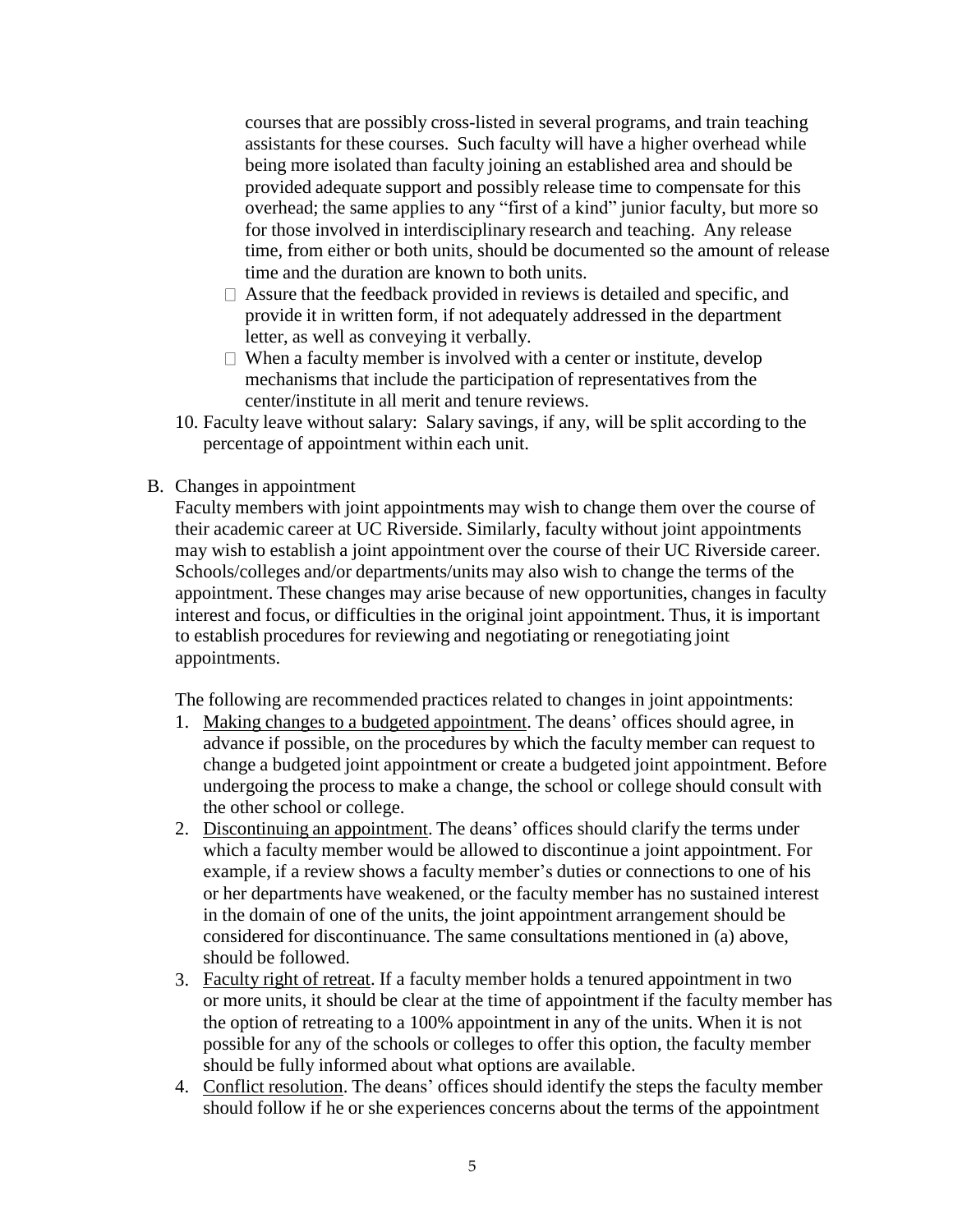and/or the actions of the departments involved. In general, conflicts should be resolved at the departmental level. If the departments' efforts to resolve the issue prove unsatisfactory, then the deans' offices should become involved. If a dean's office is directly involved in the conflict, the VPAP will assist in resolving the issues. If there are concerns about a faculty member's performance or conduct, the administrator most knowledgeable about the concern should handle the issue. Each dean's office has a responsibility to notify the faculty member's other school or college of disciplinary action toward the jointly appointed faculty member.

### C. Review Processes

The following are recommended practices for handling joint appointment faculty reviews:

- 1. Departmental recommendation. Each department will undertake the review in the normal manner with a letter from the faculty review committee as detailed in C.2 below.
- 2. Review committee. A faculty review committee will be constituted with balanced representation from each department/unit. The review committee will prepare a summary and preliminary recommendation to be presented to both departments/units. Each department/unit will undertake the review in the normal manner with the letter from the review committee included as part of the review. This document will be treated as a Departmental Ad Hoc Committee report as stated within the procedures of "The Call" for the current year.
- 3. Faculty members conducting the review should adopt an open-minded stance. They may need to calibrate the metrics for impact and academic success within another discipline, even a closely related one. In addition to the need to evaluate the types of research products—books, journal papers, conference papers, artifacts, and so on—it is also critical to understand the quality of each product. Which conferences are important? Which awards carry the greatest prestige? Which people are the luminaries whose letters of recommendation should be taken most seriously, and which are known to be hypercritical? In tenure cases, there is a great deal of implicit knowledge within a discipline that is taken into account that may be missing in interdisciplinary cases.
- 4. In requesting letters of recommendation, use wording that specifically asks the letter-writer to evaluate the candidate on the basis of his or her own area of expertise, while recognizing that the candidate has conducted interdisciplinary research. For example, "Dr. X is engaged in interdisciplinary research. S/he holds a joint appointment in the departments/units of X and Y. We invite your consideration of the interdisciplinary nature of Dr. X's work, while recognizing you may be best qualified to review only a portion of his/her scholarly work based on your own area of expertise."
- 5. Timeline for case preparation. Anticipate that the promotions will take longer to prepare and evaluate than purely disciplinary cases, and plan accordingly. It will take more time to select the review committee, more time to select the outside reviewers, and more time to evaluate the dossier.
- 6. Departmental votes. If a departmental vote is required, faculty from both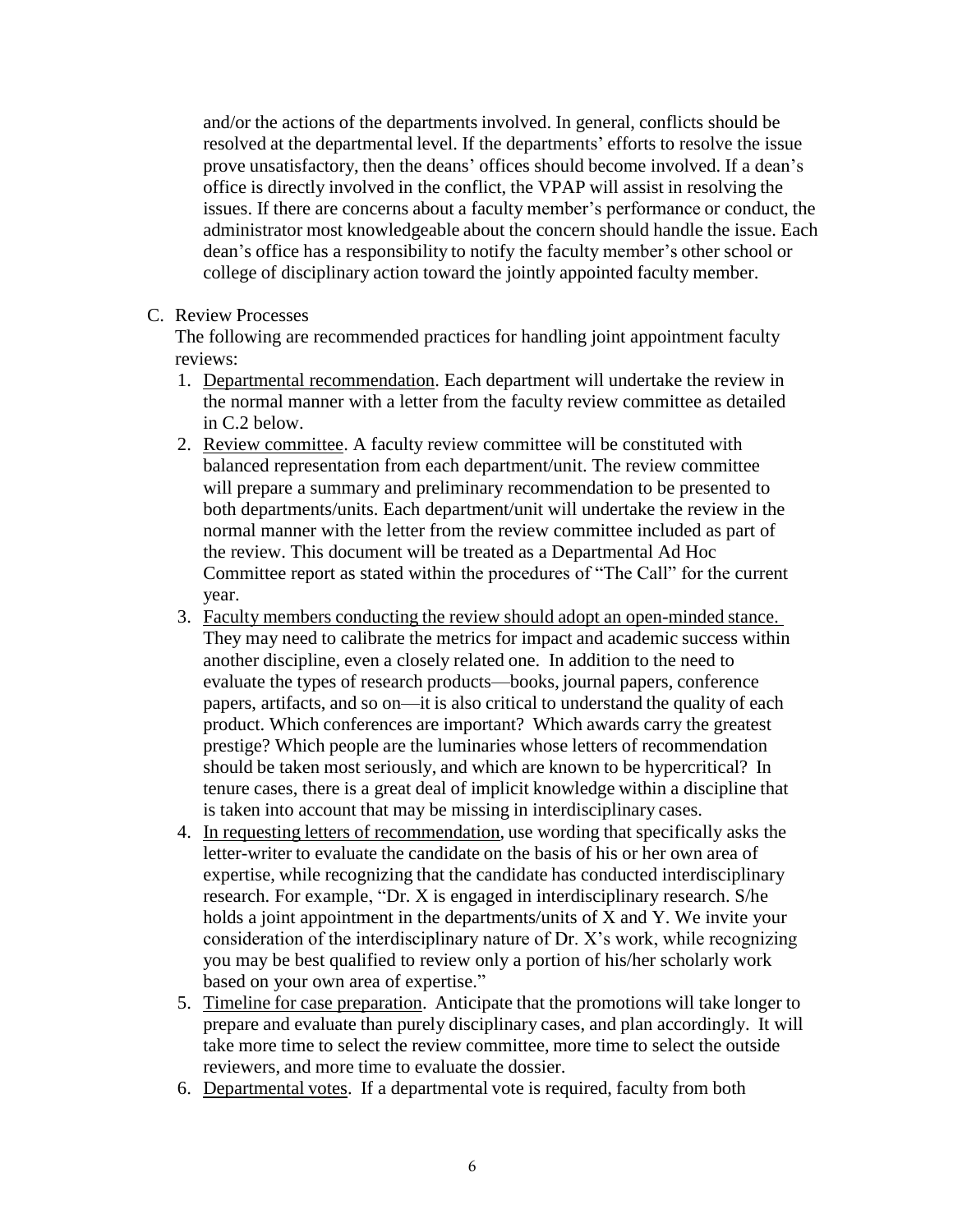departments need to vote. Both votes will then be reported in the departmental letters.

#### **Special Circumstances** IV.

- A. Junior faculty. Special consideration should be taken to ensure junior faculty with joint appointments are properly mentored and understand the criteria for achieving tenure in both departments.
	- 1. For budgeted joint appointments: in the event that the two departments come to different recommendations on the question of tenure, and tenure is subsequently granted, complications in carrying out the appointment can be foreseen. It is likely to be the case that all parties will concur with transfer of the faculty member's affiliation to the favoring department. However, in order that the issue of FTE allocation should not influence the respective deliberations of each department, the candidate's appointment and FTE should continue to be shared between the two departments if tenure is granted. This default action can be altered subsequently, according to existing policies for changing the departmental affiliation of a faculty member.

Enclosure: Appendix A

#### **Acknowledged and Agreed**

anie BOU  $6/13/17$ 

Date

Ani<sup>+</sup>B. Deolalikar Dean School of Public Policy

 $6/14/17$ 

Milagros Peña Date Dean College of Humanities, Arts, and Social Sciences

 $6/13/17$ 

Thomas M. Smith Dean Graduate School of Education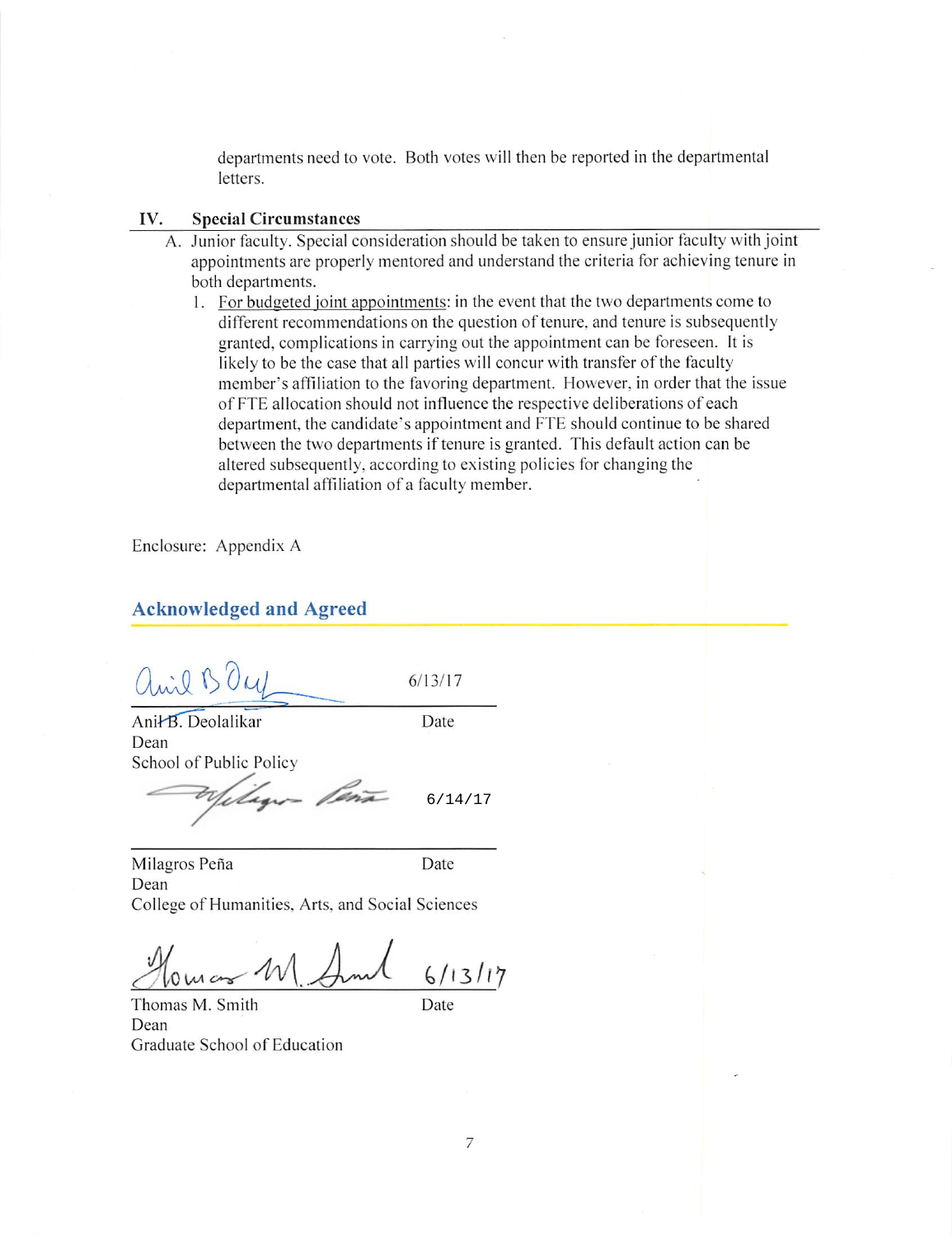# **Appendix A: Sample MOU MEMORANDUM OF UNDERSTANDING FOR JOINT APPOINTEES BETWEEN THE COLLEGE OF HUMANTITIES, ARTS AND SOCIAL SCIENCES (CHASS), THE GRADUATE SCHOOL OF EDUCATION (GSOE), AND THE SCHOOL OF PUBLIC POLICY (SPP)**

- 1. The Home Department shall be selected by mutual agreement between the faculty member and the two unit heads and the Secondary Department is assigned by default. The Home Department is designated the administrative home department. If the Home Department cannot provide support to the Joint Appointee, the Secondary Department may provide support in consultation with the Home Department.
	- a. All office space and associated office/equipment and setup needs will be addressed by the Home Department.
	- b. Business and administrative support services will be provided by the Home Department. These services may include travel planning and reimbursement, procurement, and accounts payable, etc.
	- c. The Home Department will serve as the primary fiscal steward responsible for all financial administration of the Joint Appointee's resources to include contract and grant administration and financial reporting.
	- d. Office and/or laboratory renovations beyond initial startup costs will be proportionately charged to each department according to the Joint Appointee's FTE. Each Department must be notified ahead of time before costs are incurred.
- 2. Salary: If the Joint Appointee's Home Department is on the Business/Economics/Engineering salary scale, and the appointment is at 50% or more, all of the Joint Appointee's salary will remain on the Business/Economics/Engineering scale.

Any salary savings generated remains with the department generating the savings.

- 3. Teaching
	- a. Course Assignments/Teaching Load
		- i. The normal teaching load is 4 courses per academic year, subject to change by the respective Deans.
		- ii. Teaching assignment will be proportional to appointment (e.g., 50/50 split equals 2 courses per department).
		- iii. The Joint Appointee is responsible for working with both departments in the Spring to ensure teaching assignment for the upcoming year is balanced.
		- iv. Any future teaching assignments will be discussed between the Joint Appointee and the cognizant chairs.
	- b. Course Release/Buyout
		- i. The Joint Appointee may use extramural funds to buyout up to two courses per academic year.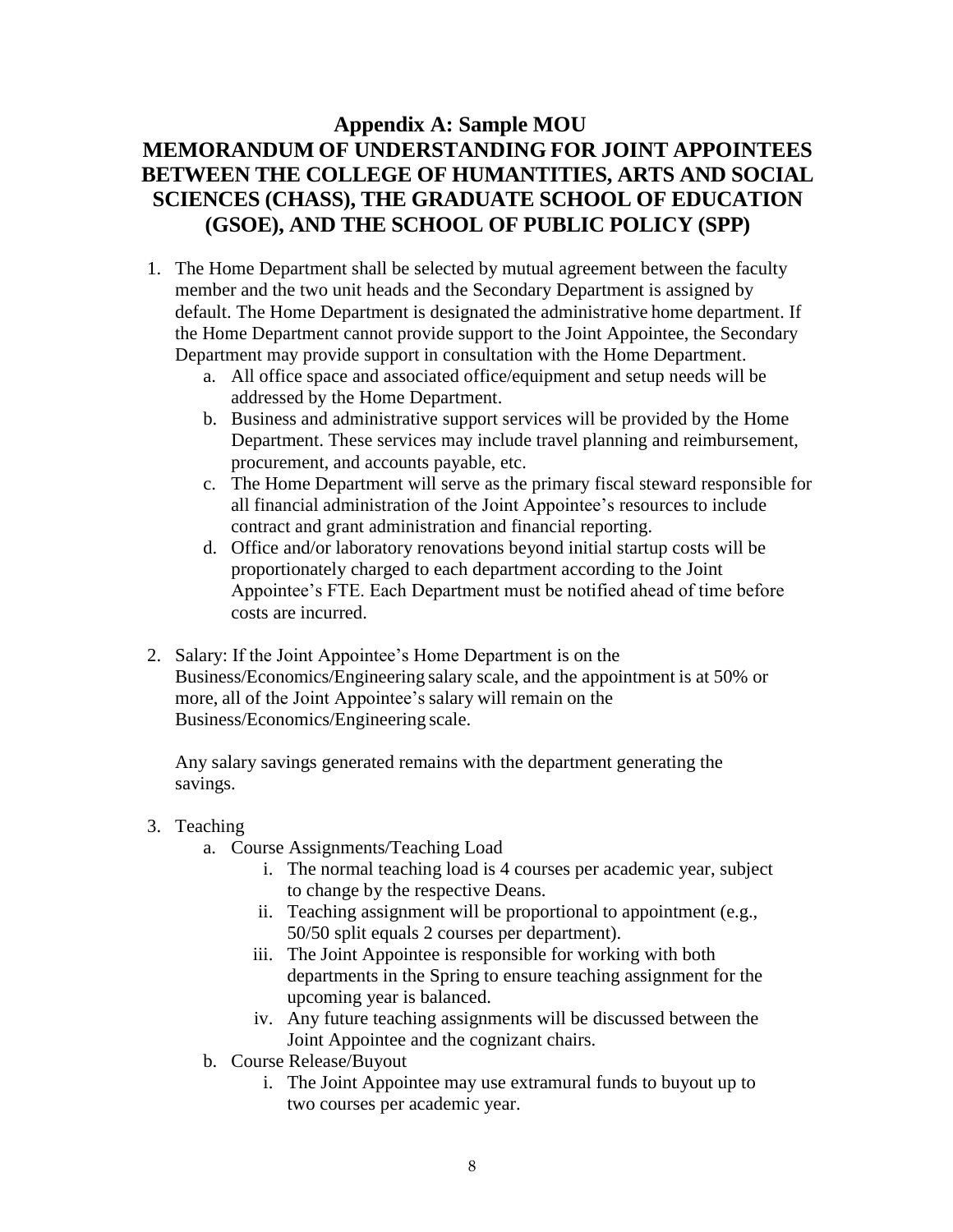- ii. The Joint Appointee must teach a minimum of one course per department per academic year (excepting sabbatical).
- iii. Buyout requests must be coordinated across both units.
- iv. Buyout Costs:
	- 1) Internal buyout (from other campus departments or units): \$8,000 per course.
	- 2) External buyout (from extramural funding): 10% of 9-month salary and benefits for one course and 25% of 9-month salary and benefits for two courses.
	- 3) Units reserve the right to approve buyout requests at lower rates.
		- a. If a course release or buyout is granted at a negotiated rate, it must be used in the unit in which it was granted.
- 4. Leave Administration:
	- a. Leaves will be approved by both departments prior to the start of the leave.
	- b. The Joint Appointee will submit all leave requests to the Home Department who will conduct initial review, obtain clarification (if needed), and forward a copy of the request to the Secondary Department. After both Chairs and Deans have reviewed the request, the Home Department will issue the final response to the Joint Appointee.
	- c. Salary savings, if any, will be split according to the percentage of appointment within each department.
	- d. Each department is independently responsible for addressing their department's teaching accommodations.
	- e. Sabbatical Leaves Teaching Implications\*:
		- i. One sabbatical quarter  $= 1$  course release
		- ii. Two sabbatical quarters  $=$  3 course release
		- iii. Full year sabbatical  $=$  4 course release

Note: The use of course releases must be coordinated between departments. A spreadsheet will be used to track course releases and a rotating schedule will be applied, starting with the Home Department. The spreadsheet will be reviewed annually and signed by the Joint Appointee and both Department Chairs.

\*GSOE teaching implications are different than stated above. Joint Appointees must coordinate with relevant Deans.

f. Sabbatical Leave – In Residence: Expected to teach one class and surrender six sabbatical leave credits per quarter. Faculty member may apply for an exception from the VPAP to permit substitution of significant University service for some or the entire teaching/instructional requirement of the in residence sabbatical leave.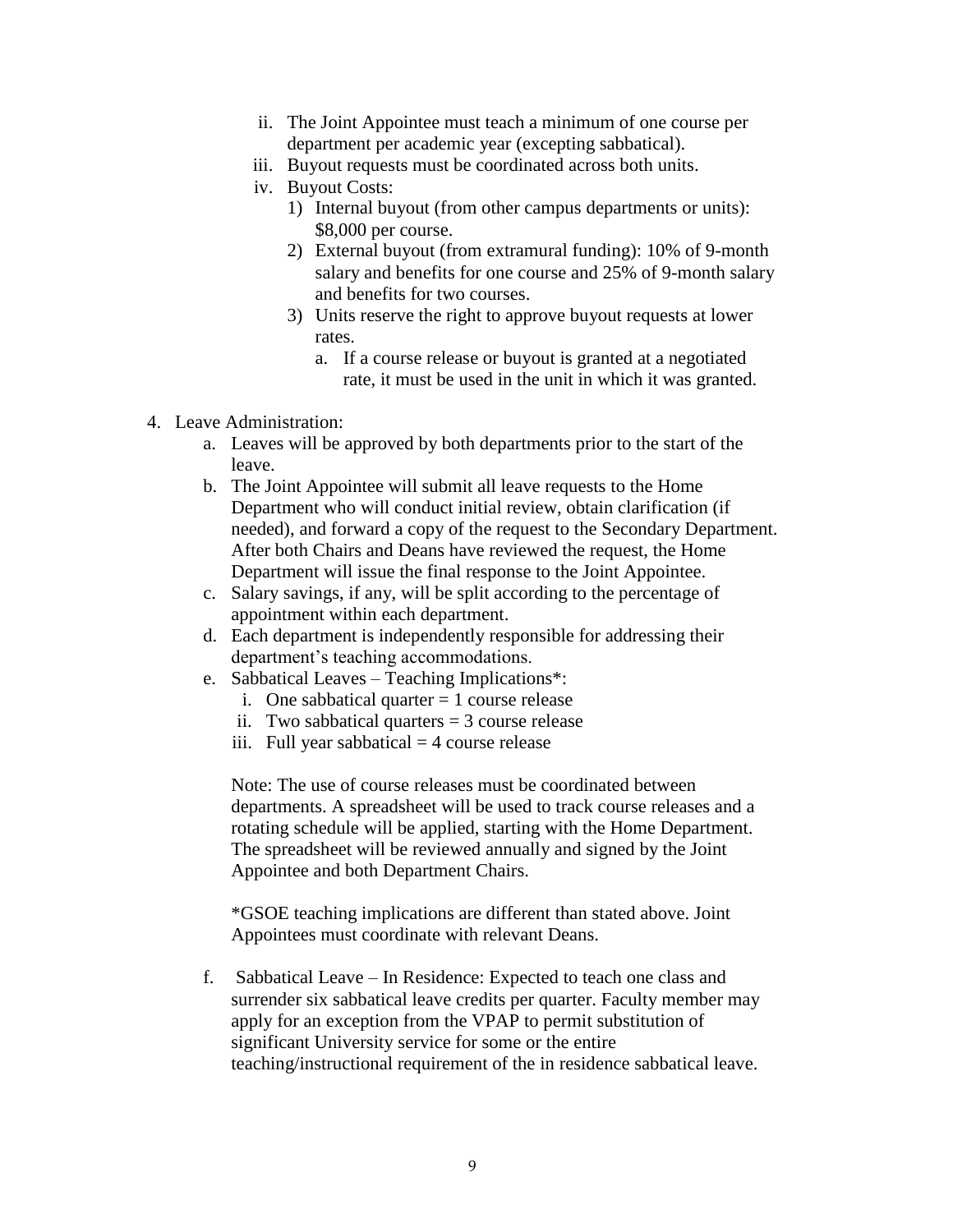- 5. Fellowships:
	- a. Leaves will be approved by both departments prior to the start of the leave and must be consistent with College/School policy.
	- b. Salary savings, if any, will be split proportionately according to percentage of appointment in each department.
	- c. The use of Sabbatical credits is not required for leaves associated with Fellowships.
- 6. Active Service-Modified Duties: Duties to be assumed during this period shall be arranged between the Department Chairs and the Joint Appointee.
- 7. Review of future academic personnel actions: Any future reviews for advancement of the Joint Appointee should be coordinated between all involved departments. The Home Department will take the lead on processing review cases [there is currently discussion regarding a modified review procedure for joint appointees].

Service: The Joint Appointee's departmental committee assignments will be coordinated annually between the two departments during the Spring quarter in preparation for the upcoming academic year. Service in both departments will be expected to be proportionate to the Joint Appointee's FTE in each department. The Joint Appointee should be prepared to participate in both department's faculty meetings. The department chair(s) will consider all service obligations when making assignments.

The Joint Appointee will participate in selection of graduate students in both departments.

- 8. Start-Up Funds:
	- a. Start-up funds will be managed by the Home Department.
	- b. The Home Department will carry all associated expenses and will provide a reconciliation report on a fiscal year basis to the Secondary Department along with a funding request.
	- c. Expenditure of this funding will be split based on the Joint Appointee's prorated appointment percentage.
	- d. Start-up funds will be available to the Joint Appointee to be drawn down over the first six active years of employment at UCR and may be used toward allowable expenses.
	- e. The Home Department is responsible for ensuring that all expenditures of these funds must be in accordance with University policies, guidelines, and restrictions.
	- f. Any unexpended Start-up funds will be recovered by the departments at the end of the six-year period based on the prorated percentage of the faculty member's appointment.
	- g. A final reconciliation report will be provided by the Home Department to the Secondary Department.